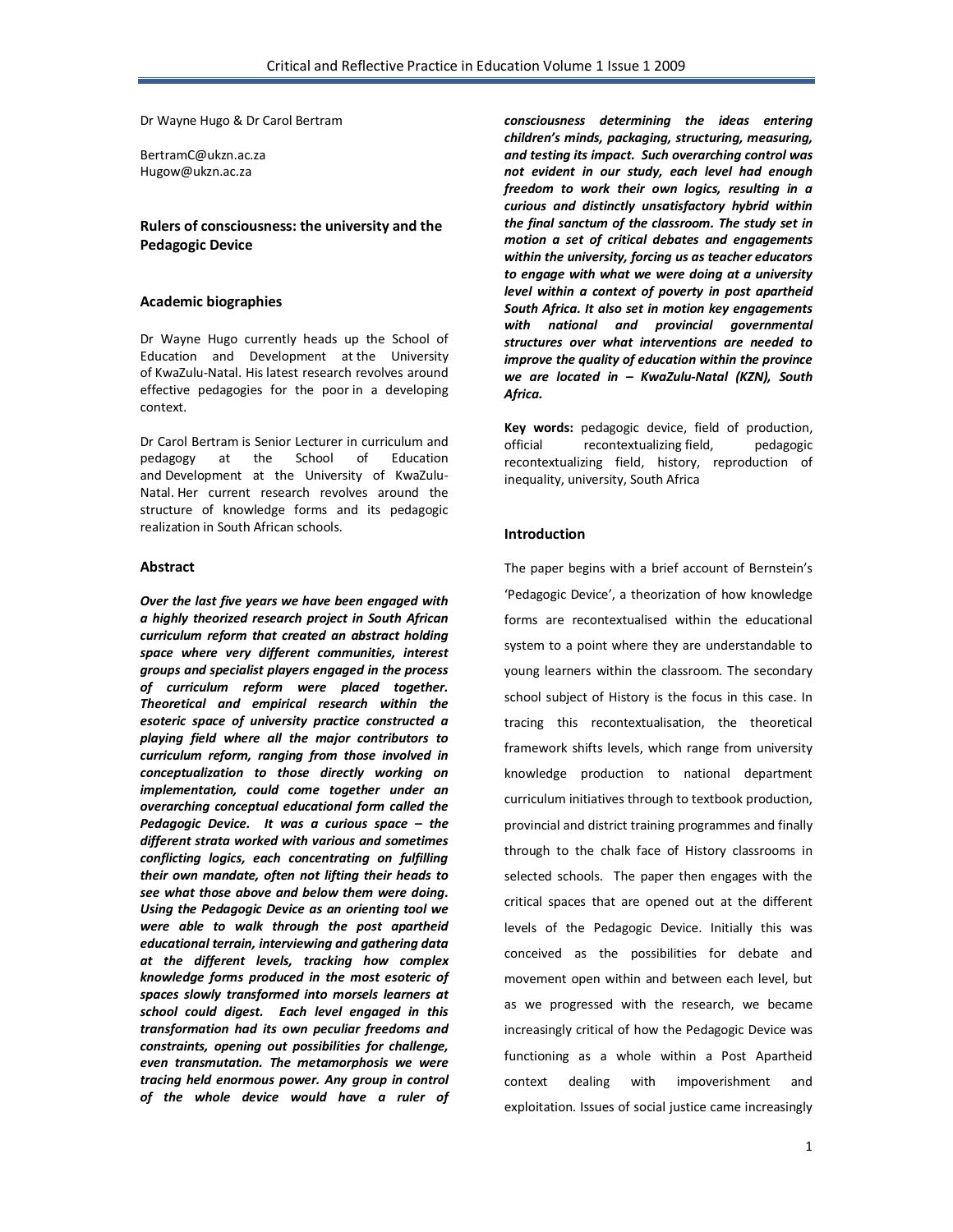to the fore as we confronted the enormity of the educational task facing South Africa and our own role within it.

### **Background to the study**

The university study under discussion tracked the changes in the South African high school curriculum during 2005 and 2006 (which is the year that the new curriculum was implemented in Grade 10 classrooms). The study drew on the Pedagogic Device as both a theoretical frame and an ordering mechanism. The data collected ranged across the fields of the Pedagogic Device. It included interviews with six members of the subject writing team who wrote the curriculum, and with publishers and writers of textbooks produced by three key publishing houses in South Africa. The official curriculum and assessment documents were analysed. There was participant observation of a four-day training workshop offered to History teachers the year before implementation of the new curriculum. Finally, three purposively sampled teachers, from three differently resourced high schools in KZN were studied. Each teacher was interviewed and a series of five Grade 10 History lessons were videotaped in both 2005 and 2006. Samples of learners' assessment tasks and test and examination papers were collected in both years. Similar studies were done in English and Science. This paper highlights some key aspects and findings of the research, but not in detail as this has been done elsewhere (Bertram 2008, 2009). Rather the focus in this paper is a critical engagement with the possibilities and limits of the Pedagogic Device as it frames both the research process and the conversations that emerge from the research.

# **Theoretical framework: Bernstein's Pedagogic Device**

What is the Pedagogic Device and how was it used to frame our study tracking curriculum change and recontextualisation within the South African high school History curriculum? Two metaphors will help point to the power of this concept contained within the very abstract later writings of Bernstein. It will also provide the metaphoric conceit of this paper. When Dante walked through hell, purgatory and heaven he needed a guide and surprisingly found one in the classical Virgil. We found a similar guide in Bernstein when attempting to systematically walk through the full reach of the educational system. He knew what the various levels were, what their essential logics were, who would be encountered, what to look out for, and what the essential transition points were. The Pedagogic Device did this and more, it was something like a philosopher's stone, a transformative apparatus that traced how sacred knowledge transmuted into profane realizations and *vice versa*. It tracked metamorphosis.

The question posed by Bernstein is: are there any general principles underlying the transformation of knowledge into pedagogic communication? (1996, p. 39) Bernstein uses the term 'Pedagogic Device' to refer to systemic and institutionalised ways in which knowledge is recontextualised from the field of knowledge production into the school system and its distribution and evaluation within the schooling system (Jacklin, 2004, p. 28). The Pedagogic Device does not focus on the nature of the message but on the medium the message is carried in and how it is transformed and transmitted. To use an analogy with television, the focus is not on the actual content of the programme but the processes gone through in order to produce and relay a programme from its commissioning, scripting, acting, editing, production,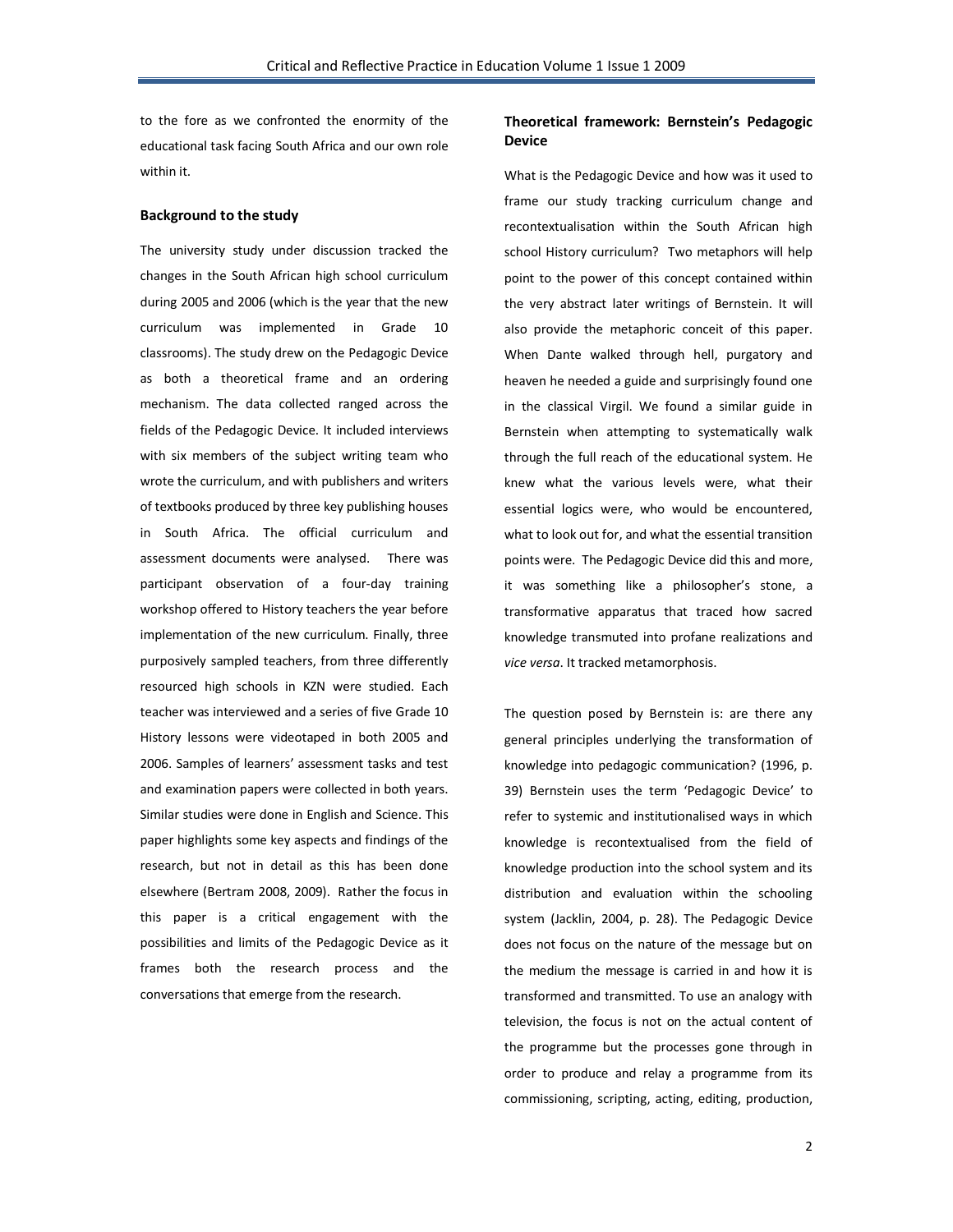transmission to its reception. In a similar way Bernstein makes a distinction between the Pedagogic Device and pedagogic discourse and their practices. The distinction is a distinction between a relay and what is relayed, or as McLuhan would have it, between the medium and the message. The nature of the relay is crucial as it is what carries the message in a certain form. Television as a relay has had an enormous impact on society, as has radio, or the printing press. Often the focus is on what is printed, what is on television, or what is on the radio, but this can mean a loss of focus of the impact of the medium in its own terms, of what television, radio, books actually do to us, of how these media format us in particular ways. Bernstein, by focusing on the Pedagogic Device, was pointing to the nature and workings of a pedagogic medium that transforms and carries a message from where it was produced, through its transformations into more understandable forms, and finally into the actual teaching and evaluation of this simplified knowledge form.

The reasons behind him undertaking this theoretical labour revolved around the intuition that certain classes were either privileged or discriminated against through the manner in which knowledge was transformed into a pedagogic message. At the heart of the device rests a radical critique of how the educational system reproduces inequality, only, unlike Althusser's Ideological State Apparatus and Bourdieu's Cultural Capital and Habitus, the device went into the machinery of education to unlock how it worked inside its various levels. For Bernstein the question was how to use the Pedagogic Device to advantage those most discriminated against within society. What kinds of transformations of esoteric knowledge into classroom lessons would best suit working class learners, not only in terms of content

but crucially in terms of how the messages were carried, structured, taught and assessed?

The device consists of three rules which give rise to three respective arenas containing agents with positions/ practices seeking domination (Bernstein & Solomon, 1999). The Pedagogic Device is the site of struggle, for the 'group who appropriates the device has access to a ruler and distributer of consciousness, identity and desire' (Ibid., p. 269). Symbolic control is materialized through the Pedagogic Device, enabling power over consciousness though shaping the message and measuring legitimacy of the realisations of consciousness (Bernstein, 2000, p. 114).

At each level of the Pedagogic Device there are different ways in which History is ordered and organized. Bernstein called this the grammar of the Pedagogic Device and argued that it consisted of three interrelated and hierarchically organized rules: distributive rules, recontextualising rules and evaluative rules (Bernstein, 2000, p. 114). These rules are hierarchically related in the sense that the recontextualising rules are derived from the distributive rules and the evaluative rules are derived from the recontextualising rules (Bernstein, 1996, p. 42). The rules are in turn linked to fields or zones where the action happens. The distributive rule is linked to the field of the production of discourse, the recontextualising rule to the recontextualising field and the evaluative rule to the field of reproduction. Simply put, there first has to be a production of knowledge within highly specialized zones, these esoteric forms of research then need to be simplified into a digestible and organized curricula understandable to neophytes, and finally this curriculum needs to be taught and assessed.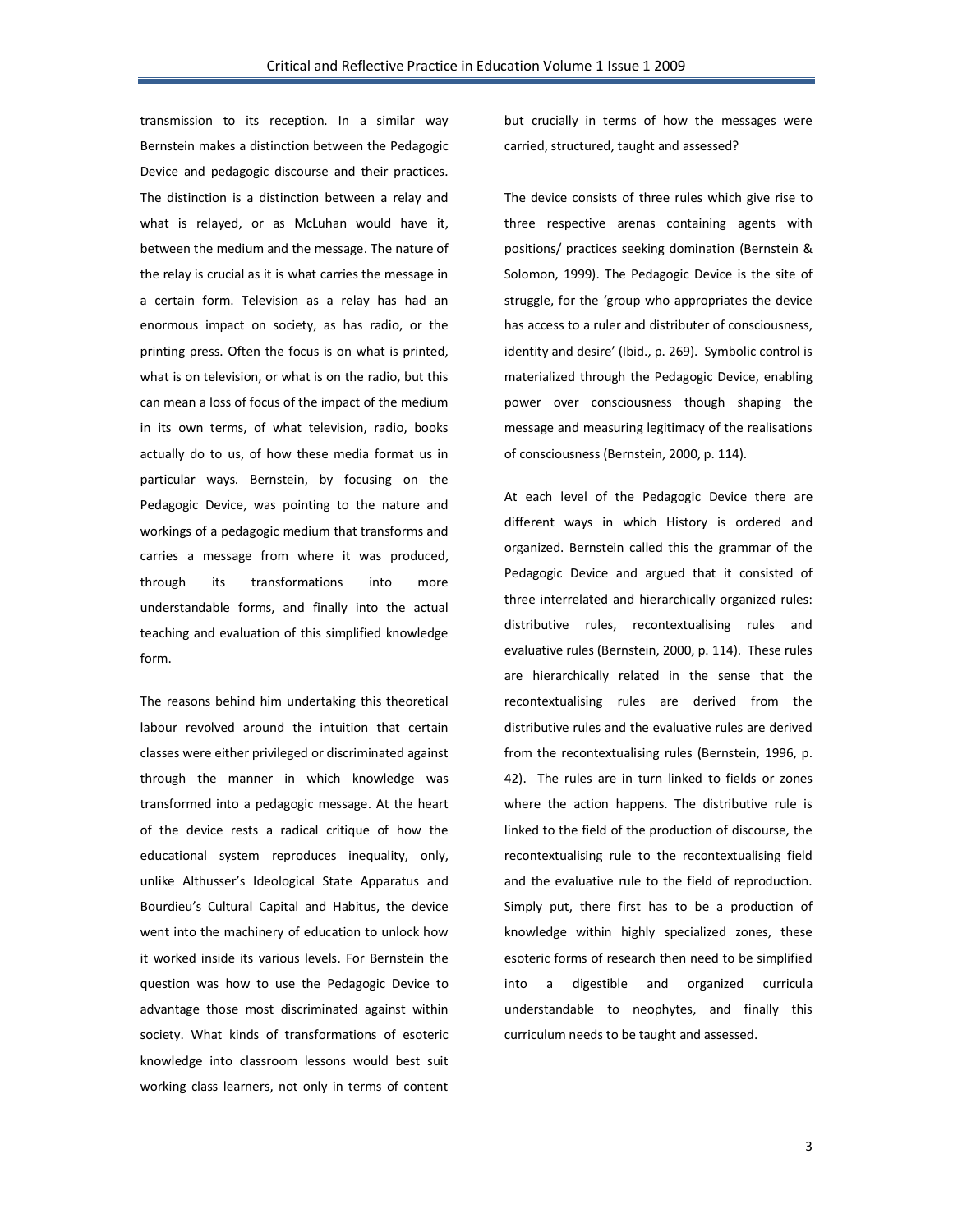| Rules               | <b>Fields</b>                                                                                                                                                                                                                                                                                                                             | Processes                                  | This study                                                                                                                                                                                                                                                                                                                                                                                                                                                          |
|---------------------|-------------------------------------------------------------------------------------------------------------------------------------------------------------------------------------------------------------------------------------------------------------------------------------------------------------------------------------------|--------------------------------------------|---------------------------------------------------------------------------------------------------------------------------------------------------------------------------------------------------------------------------------------------------------------------------------------------------------------------------------------------------------------------------------------------------------------------------------------------------------------------|
| <b>Distributive</b> | Production of discourse Where<br>the production of new<br>knowledge may legitimately<br>take place.                                                                                                                                                                                                                                       | Creation of<br>knowledge/ discourse        | The creation of historical<br>knowledge/ discourse, usually<br>by university historians                                                                                                                                                                                                                                                                                                                                                                             |
| Recontextualising   | Official recontextualising field<br>(ORF)<br>The state and its selected<br>ministries and agents<br>Pedagogic recontextualising<br>field (PRF)<br>Teacher trainers in colleges and<br>university departments of<br>education, specialised journals,<br>private research foundations<br>and writers of textbooks and<br>curriculum guides. | Transmission of<br>knowledge/<br>discourse | The knowledge/ discourse<br>created in the field of<br>production is recontextualised<br>by the state and its selected<br>agents into a formal History<br>curriculum for schools.<br>The History curriculum is<br>recontextualised by teacher<br>trainers (both in the<br>department of education and<br>in universities) as it is<br>explained to History teachers<br>in training workshops.<br>The curriculum is also<br>recontextualised by textbook<br>writers. |
| Evaluative          | Reproduction<br>Regulates the pedagogic<br>practice at the classroom level                                                                                                                                                                                                                                                                | Acquisition of<br>knowledge                | Teachers recontextualise the<br>curriculum in their classrooms<br>in terms of pedagogic and<br>assessment practice.                                                                                                                                                                                                                                                                                                                                                 |

Figure 1 The Pedagogic Device and the study of recontextualisation of the History curriculum (adapted from Bernstein, 2000, p. 116)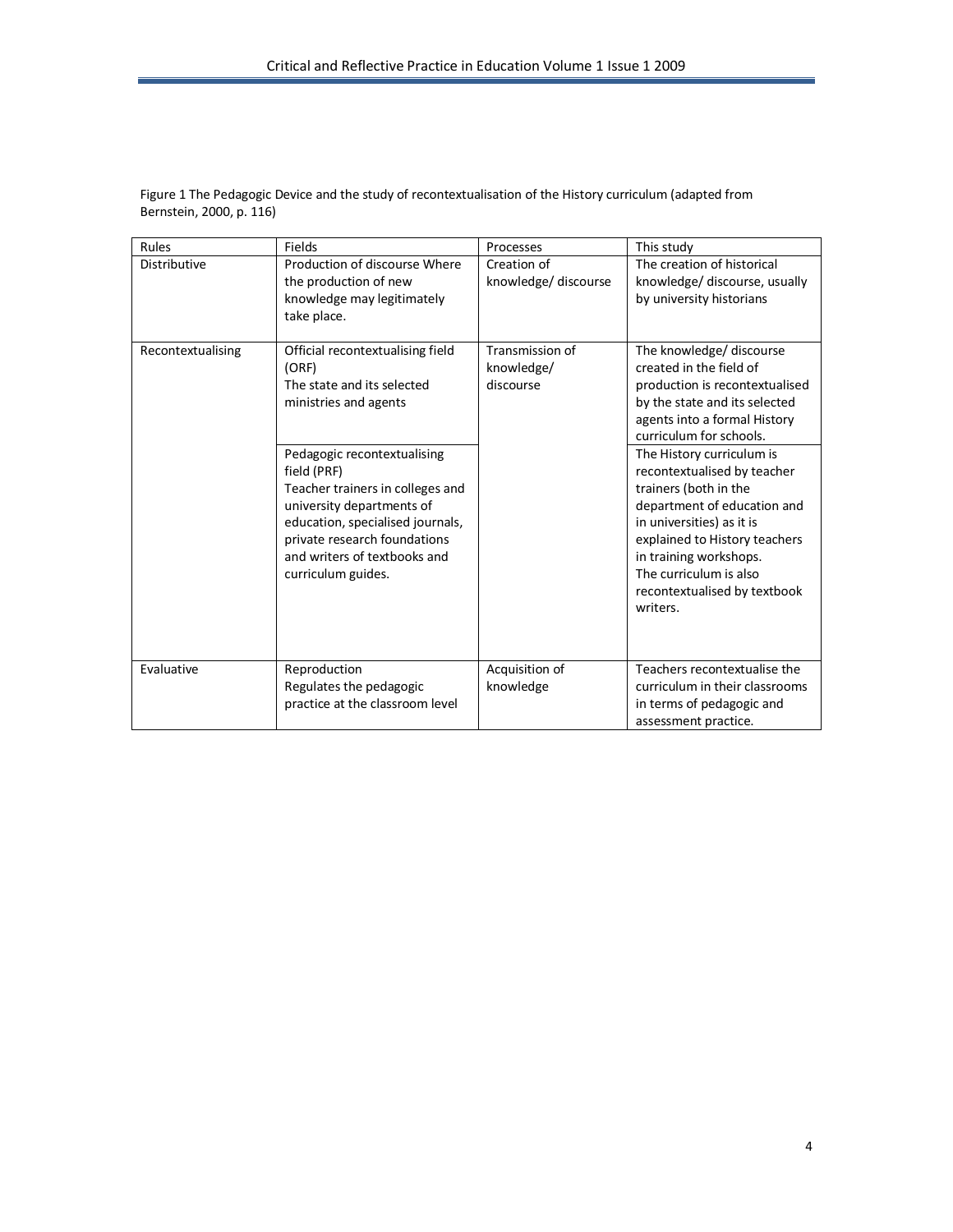#### **Producing Historians**

The function of the distributive rule is to explore processes involved in the actual production of specialized knowledge. It is not about some genius producing masterpieces in a hut on the mountainside, but about the complex communities of practice engaged in the process of developing knowledge beyond the already known and understood. Distributive rules specialize forms of knowledge, forms of consciousness and forms of practice to social groups. Distributive rules distinguish between two different classes of knowledge – the esoteric and mundane, the unthinkable and the thinkable, the sacred and the profane. The line between these two classes of knowledge is relative in any given period. In modern society, the control of the unthinkable rests with the upper reaches of the educational system, for example, research- driven universities. "This does not mean that the unthinkable cannot take place outside the educational system, but the major control and management of the unthinkable is carried out by the higher agencies of education. The thinkable is managed by secondary and primary school systems" (Bernstein, 1996, p. 43). In effect, our research project tracked how the unthinkable has been made thinkable through the educational system.

Key concerns in the field of production revolve around the structure and the nature of the discipline of History in its own specialist terms. This involves historians coming to terms with what they do, how they do it and why. New research using new tools on an ever growing archive of sources opens out a fertile and contested horizon that combines old and new in productive ways. What is to be considered as worthwhile 'History' has to be separated from what is 'not History', and this is a difficult and contentious line to draw, especially as it is the experts themselves

engaged in the struggle. It is a space inimical to school History as it involves debates that already assume a lifetime specializing in the field and can only be properly understood by the already apprenticed and inducted. For example, the well known and told tale of the industrial revolution as replicated in schools across the world is continuously under massive critical review by historians. New evidence, new techniques, new questions, new controversies ebb and flow through this area, so large now that it has major sub fields continuously expanding out of it. To present the intricacies of debate within this area to school children would be to fundamentally not understand the functioning of the Pedagogic Device and how it appropriates History for pedagogic, educational, cultural and national reasons. The point is that no matter what these national and cultural trends are, History as an esoteric field happens partly within its own operating logic, it happens on History grounds, with an internal rigour based on what it is Historians do. Key to working with historical evidence is developing a tacitly acquired 'gaze', which means that historians learn how to 'recognise, regard, realise and evaluate legitimately the phenomena of concern' (Bernstein, 1996, p. 170). Developing a historical gaze means to acquire both procedural and substantive history knowledge (Schwab 1978). Historical knowledge comprises both a set of factual claims as well as an understanding of how those claims have been constructed (Seixas 1999). This comes with an apprenticeship into historical research, a deep immersion in the archive, and the active pain of translating these empirical findings into a coherent historical form.

## **Imaginary Historians**

It was curious to find within the recontextualising and reproduction fields of the Pedagogic Device an insistence that school children imitate historians,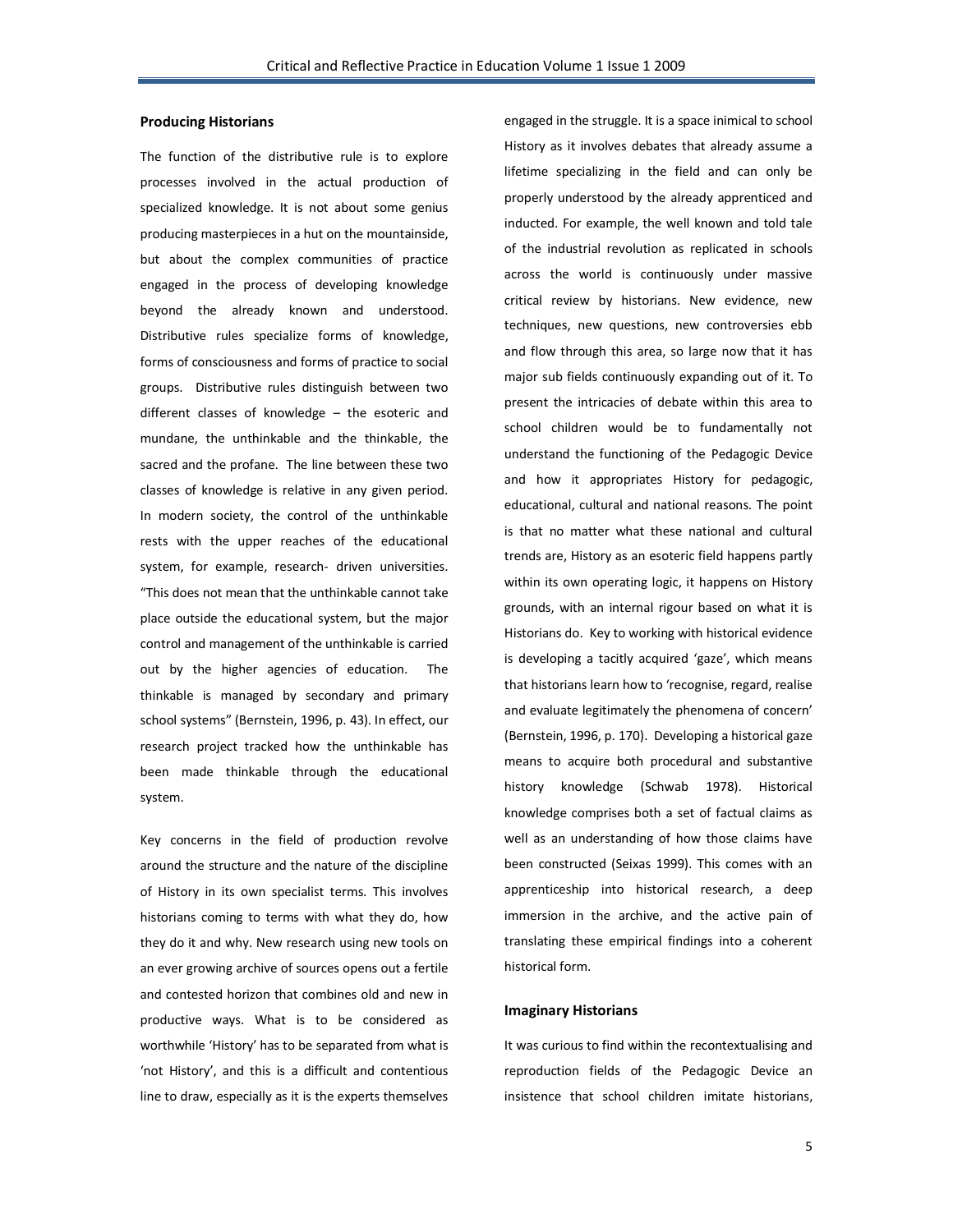working with and interrogating sources. This is the most specialized and difficult of tasks, taking many years of induction before it becomes vaguely possible to do properly. Learners were not expected to become Historians – that would be impossible – but to be like them within a school setting, using their insights and skills (Department of Education, 2003, p. 10). In South African classrooms we found the strangest forms of mimicry, with pretend sources being used to produce pretend interpretations that were actually rote learnt parts of the syllabus attached tangentially to pictures, cartoons and writings. Even worse, we also found the sources being used as comprehension exercises with learners merely expected to restate what was already contained in the source. The ability to work with enquiry and evidence based approaches in History classrooms seemed to decrease as we moved from historically White and Indian schools to historically Black schools. We cannot strongly generalize from our limited study in three schools, but it does seem apparent that using resource rich complex pedagogies based on evidence and enquiry within resource poor schools that have poorly educated teachers is a guaranteed way to ensure failure. Bernstein's Pedagogic Device opened out for us the continuing reproduction of inequality in Post Apartheid South Africa (Bertram and Hugo, 2008).

The irony was that in the mimicry History as a school discipline was lost. In one task learners from a middle class school were asked to write an empathy response. Learners who included detailed historical facts in their narratives did not score as well as those who wrote flowery emotional responses with hardly any History content. The legitimate text for the production of school History had shifted. As travelers through the Pedagogic Device we watched with some astonishment as this unfolded before us. The

difference in what a historian did with a source in comparison to what a learner did with it were extreme, what concerned us was that in the imitation all resemblance had been lost. The golden chain holding History together through all its transformations as it went from esoteric production to classroom reproduction had been doubly broken at the classroom level with impoverished learners unable to work with the complex resource rich pedagogy and middle class learners passing with comprehension and creative writing skills rather than school History knowledge. Neither was provided access to History as a knowledge structure or discipline. As Dante became increasingly critical of the representatives and workings of the Catholic Church as he moved through the Inferno, so became we of the educational system in Post Apartheid South Africa. The problem was that we were not only travelers through the landscape, we were partially responsible for its outline.

### **Recontextualising History**

However brilliant or dangerous this space of the 'yet to be thought' is, as soon as it is articulated it enters into the realm of recontextualisation and this recontextualisation stretches all the way down from the initial articulation of the research through to its final appearance as a topic in a school's curriculum. Pedagogic discourse is a transformation device that continually adapts the new knowledge into forms more digestible within different contexts. The different contexts play a major role in how the knowledge form is picked up and worked with. Whole new social and moral orders are entered into with very different requirements and demands. For example, a post graduate research institution will have a very different social, political and moral order to that of a high school, and inescapably, the different context will play a massive role in how the knowledge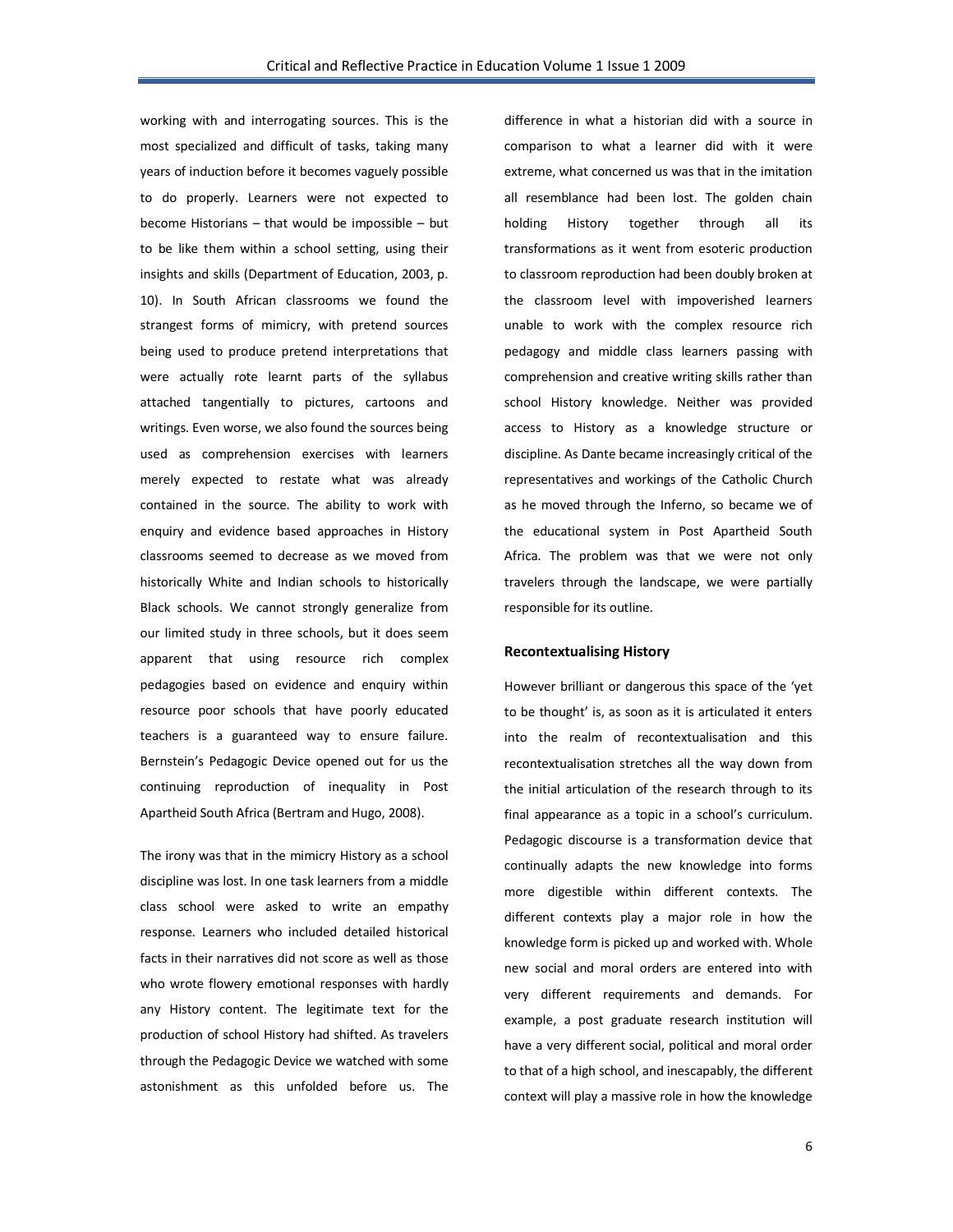is recontextualised. The regulative order a knowledge form finds itself within will format the knowledge form to suit its peculiar demands.

Put formally, pedagogic discourse is a principle for the circulation and reordering of discourses. In the process of de-locating a discourse, (that is, taking a discourse from its original site of effectiveness and moving it to a pedagogic site), a gap or rather a space is created. As the discourse moves from its original site to its new positioning as pedagogic discourse, a transformation takes place. The transformation takes place because every time a discourse moves from one position to another, there is a space in which ideology can play (Bernstein, 1996, p. 47). This continuously opens out potential dialogic spaces.

At this point we notice that there are already two key spaces where a discursive gap opens out within the Pedagogic Device: the first in the actual production of knowledge where a break occurs between what is already known and what is new, the second in the rearticulation of knowledge within a more pedagogic environment. Here the space for debate and critical reflection revolves around how to transform esoteric knowledge into something that works inside schools for kids, of how much actual knowledge and practices should be kept sacrosanct (to enable entry for those who choose to specialize) and how much should be transformed into knowledge for everyone (based on an educated citizenry). This is a complex area, radically open to contestation as a negotiated balance has to be struck between the logic of the esoteric discourse in its own right and the demands of recontextualisation. Bernstein is clear that a recontextualising logic cannot base itself purely on the logic of the specialist discourse in its own terms (1996, p. 49). Using the example of children doing woodwork at school, he says that a real discourse

called carpentry is transformed into an imaginary discourse called woodwork at school. Using the example of physics, Bernstein (1996, p. 48, 49) argues that as the discipline is appropriated by the recontextualising agents, it is no longer derived from the intrinsic logic of that specialised discourse. The recontextualising agents make a selection as to how school physics will be sequenced and paced, and how it will be related to other subjects. Both Muller (2007) and Dowling (2007) have argued that the logic of the initial esoteric discourse must still have some influence on its recontextualised form. There must be a golden chain between school knowledge, university knowledge and the field of production. Different contexts at the different levels work their metamorphosis, the art is not to break the link in the transformation. Just so the learners engaging with History sources work an imaginary discourse at school level that has been recontextualized from how historians work with sources in the archive. The issue was that this recontextualization of esoteric History into classroom History had lost coherence in the transformation. Even worse, we felt from our classroom observations that it was actively discriminating against learners from impoverished backgrounds.

Bernstein distinguishes between an official recontextualising field (ORF) created and dominated by the state and its selected ministries and agents, and a pedagogic recontextualising field (PRF), in which the agents are teacher educators and textbook writers. Curriculum documents are designed in the official recontextualising field (ORF) and represent the official texts elaborated by the Ministry of Education (an agency of the ORF) (Morais, Neves, & Fontinhas, 1999). This arena is directly tied to the state and the struggles that inform it. As new governments or political parties come into power the nature of the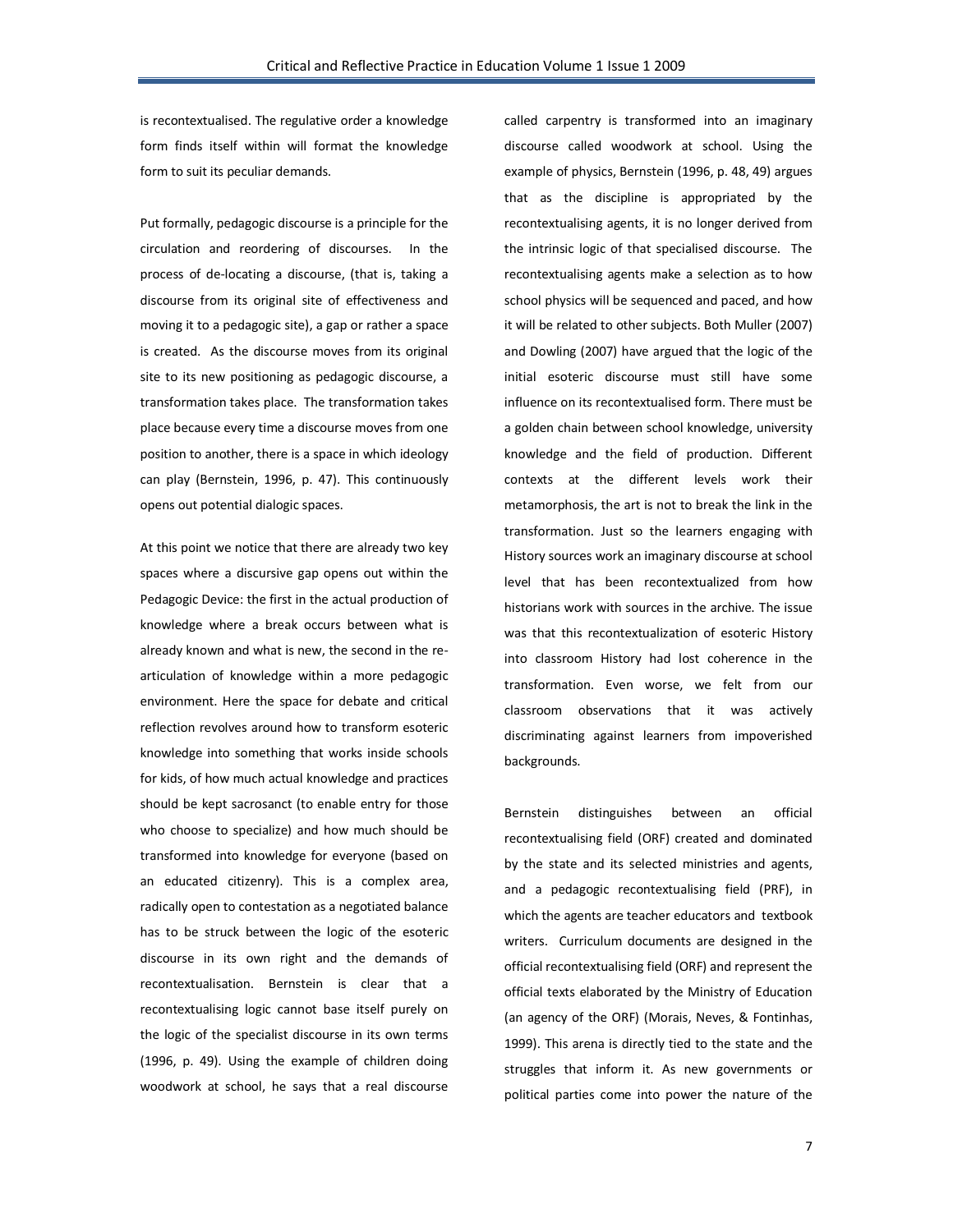curriculum and the way it is taught come under review and revision, creating a key field of contestation and debate. As teacher educators within the PRF we partly have to follow the dictates of curriculum policy as formulated in the ORF and this had been particularly controversial and subject to change over the fifteen or so years since the collapse of Apartheid.

Chisholm (2005) and Fataar (2006) have described three iterations or waves of curriculum policy in South Africa since 1994. The first phase of postapartheid curriculum reform was to cleanse these syllabi of any clearly sexist and racist content, to eliminate inaccuracies in subject content and to establish a common core curriculum (Jansen, 1999). The second phase was the process that produced Curriculum 2005 (C2005) a curriculum for Grades 0 - 9, between 1995 and mid 1997. C2005 was outcomes-based, and underpinned by the principles of integrated knowledge and progressive pedagogy. In C2005, History was incorporated into the Learning Area called Human and Social Science (Seleti, 1997). There was no clear content specified, only learning outcomes that learners were supposed to reach. It was a radically democratic curriculum for a newly democratic country, with teachers and learners freed to make their own paths through to rather general outcomes. The essential idea was that South Africa had learners from radically different contexts, all of whom should be allowed to construct their own learning paths towards the same general outcome. Each context should be allowed to bring its own particular flavour to the mix, enabling learners to work from where they were towards the set outcome. It was hastily implemented and unevenly received by teachers in differently- resourced schools (Harley and Wedekind, 2004).

This gave rise to the third phase of curriculum reform which was a Ministerial review of C2005. This process lead to the revision of C2005 and the writing of the Revised National Curriculum Statements (RNCS) for the General Education and Training (GET) band which is Grade 0 - 9. In the RNCS, History 'reappeared' with its own specific outcomes, together with geography in a learning area called Social Science. Content was more clearly specified than it had been in C2005 (Chisholm 2005). Thus the writers of the History curriculum for the Further Education and Training (FET) phase (Grades  $10 - 12$ ) were working against a backdrop of intense curriculum change. As teacher educators attempting to train teachers to work within this ever changing context of curriculum reform we had to ensure that students were equipped to deal with these complex transformations whilst at the same time specializing them as teachers.

The curriculum writers were working from a history of enormous criticism of the apartheid History curriculum, which had promoted a strong Afrikaner national narrative (Chisholm 1981). Rather than creating a new Africanist national narrative the purpose became one of developing learners who can analyse sources and evidence, study different interpretation and thus think in a rigorous and critical manner about society (Department of Education 2003, p. 10). The curriculum is underpinned by a 'History as enquiry' approach with a strong focus on critical engagement with sources. Such an approach did have a nascent tradition within some 'white' and 'Indian' high schools using source and evidence based pedagogies. Certain textbook writers from the liberal white universities in the 1980s had also produced a textbook series (History Alive) that worked with evidence and source based pedagogies.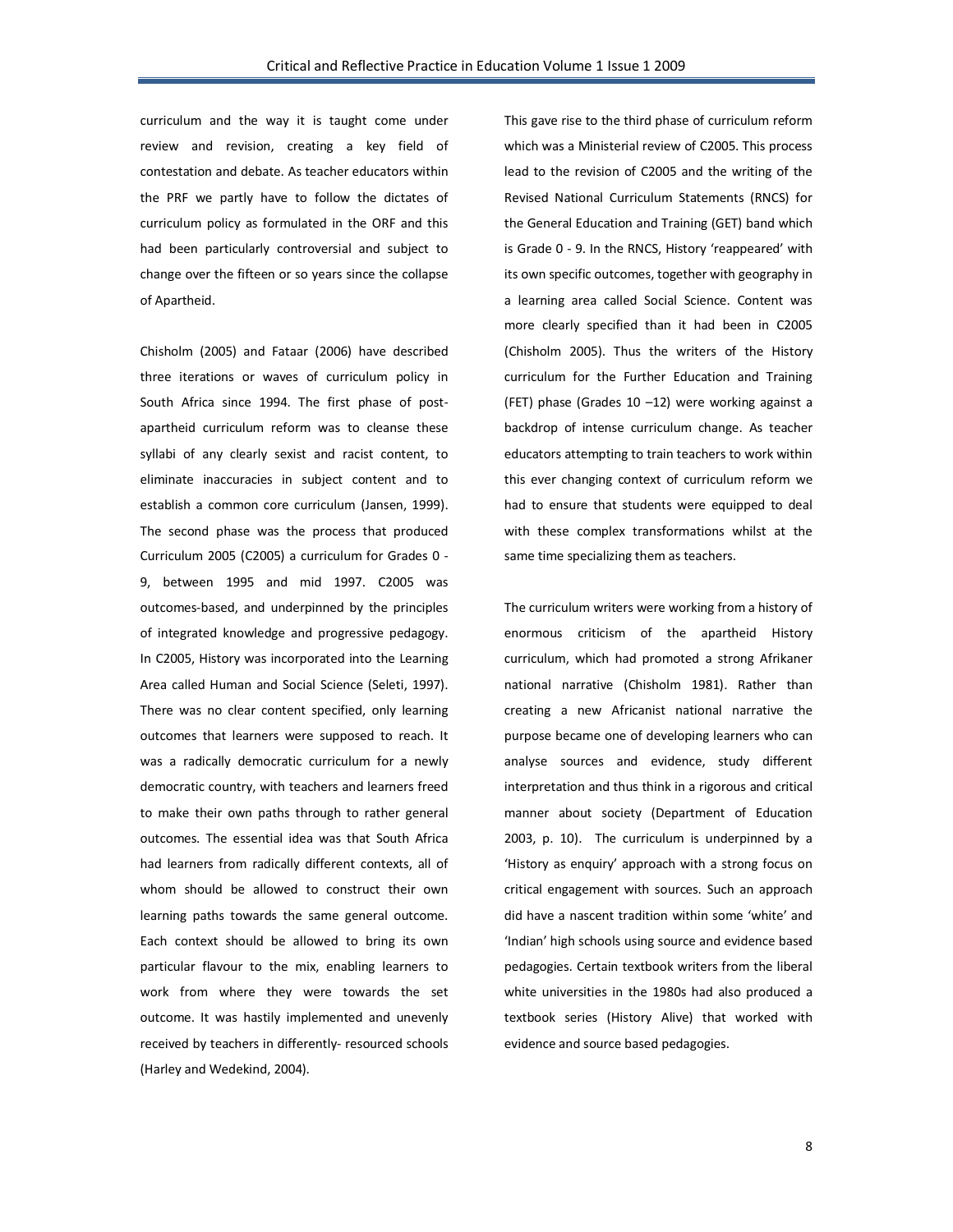The problem was that this resource rich enquiry approach was to be implemented across the whole of South Africa, not just white and Indian schools but resource poor schools with badly trained teachers in impoverished communities. This was not an issue foregrounded by the writers. Their concern was the History curriculum. They understood that it was not an easy curriculum for all teachers to work with and that there was probably too much content, but essentially its implementation within a developing context was not their concern. Textbook publishers were equally uncritical of the reform process. Their concern was to ensure they fulfilled departmental requirements so that their textbooks got on the official list from which schools purchased their textbooks. But it was ours, and increasingly so as we became aware of the social justice implications of attempting to implement a curriculum that would directly and negatively impact on already discriminated against learners. The research tour we had taken through the Pedagogic Device was generating critical effects, the issue was how we could use the space of the University to critically engage with the various role players within the Machine.

As actors in the PRF it was clear that we could have an effect on pedagogic discourse independently of the ORF. Rather than being implementers of already existing policy we could challenge its structures and produce teachers who are critical of the existing state of affairs. There is autonomy and struggle over pedagogic discourse and its practices all the way through the Pedagogic Device, the point is to know the levels of mobilization and what to do within them. Furthermore, university faculties of education play key roles across the Device. It is their staff members doing the esoteric research in the field of production, their staff members involved on national curriculum committees and textbook teams, their

staff members training both in-service and preservice teachers, their staff doing independent research on education. The University is not only a place that can theorize the Pedagogic Device but it provides many of the personnel throughout the device. The potential for engagement from the University is enormous - certainly from our university there was. We would like to outline five levels of engagement undertaken to increase levels of debate and critique as well as active measures to change the manner in which the Pedagogic Device was functioning in KZN.

# **University Engagement with the Pedagogic Device**

The first was to ensure that our research spread into other parts of the Pedagogic Device. We tendered for a National Treasury Project that wanted to know why so much money was being spent on education in KZN without tangible results. Essentially the Treasury wanted to know what could be done to improve the functioning of the ORF at provincial, district, circuit and school level. We already had a good idea of what some of the possible reasons were from our research and could put together a coherent account of how education worked from national structures down to provincial and district levels, along with the various key players already mentioned above. Many of the departmental officials were students of ours, as were many of the principals, heads of department and teachers. Each could be tasked to research their particular role within the Pedagogic Device and a composite picture built. Crucially this provided a focus point for much of the research energies of our school. The Pedagogic Device offers an overarching theory that enables the co-ordination of many different research projects under one broad thrust. More than this, we were not the only critical community within the Pedagogic Device, there was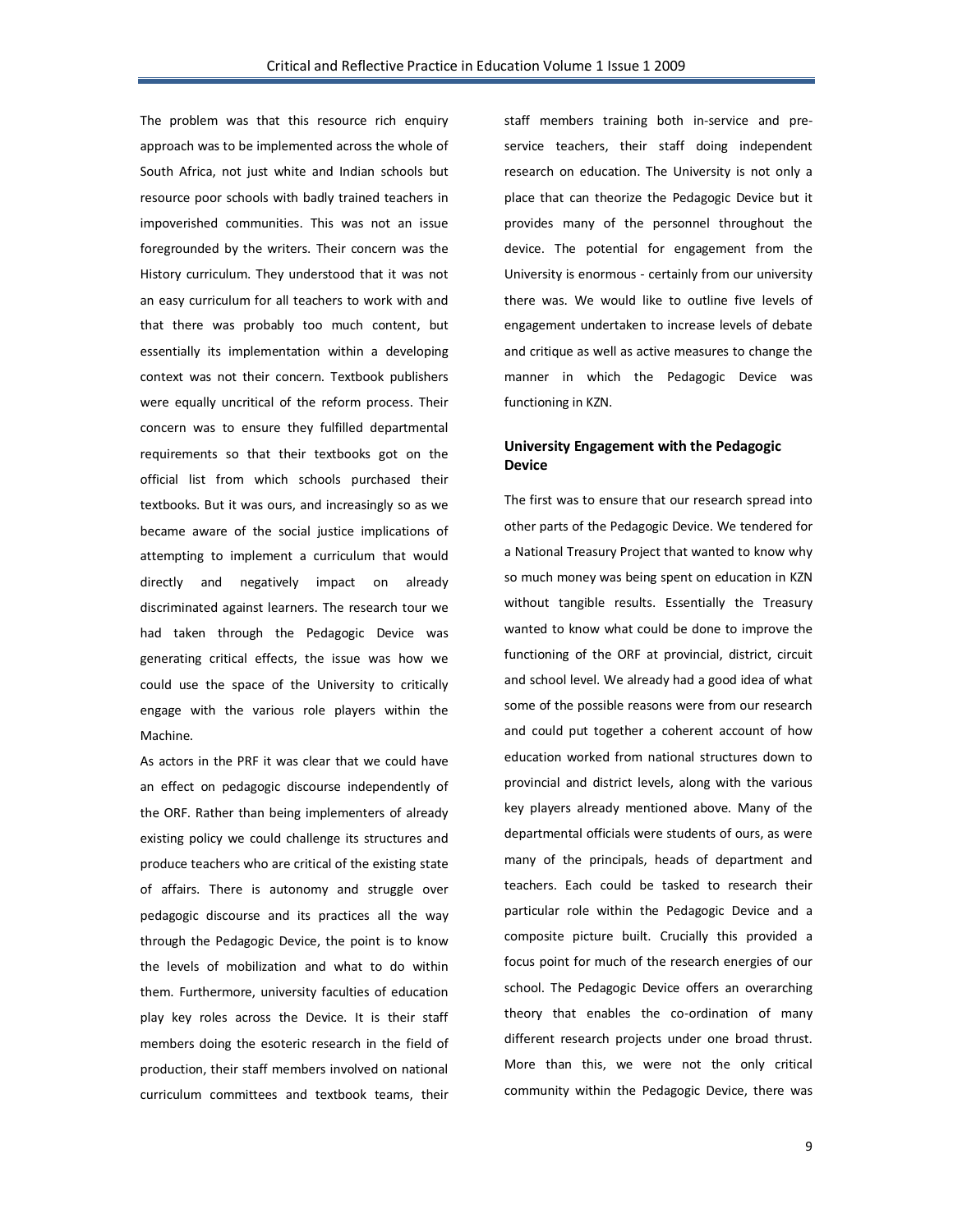dissatisfaction across the board, from National levels down to the classroom teacher. The trick was to ensure that the highly theoretical framework used for our research was rearticulated into simple and clear policy and planning speak useful for those more practically minded than us and that we were doing the empirical research to back up the theory.

The second level of engagement has been directly with our own curriculum at university level. Entering into poor rural and peri-urban classrooms highlighted for us how middle class our own teaching assumptions were, of how our pedagogy and content was designed with a middle class teacher and learner in mind. The basic insight that evidence and source based pedagogies were almost impossible to implement in resource poor schools with badly trained teachers held for our own practices. The research turned a spot light onto our own teaching practices and assumptions. We are beginning a process of curriculum review where we ask what is it that education in a developing context demands, rather than what we wish it could be. The reality of watching a learner who can hardly read or write in either their mother tongue or English, who has not had much opportunity to learn, whose History content knowledge is very poor, attempting to engage with a source and make meaning in a noisy overcrowded classroom, is to realize that a pedagogy for the poor is very different to a pedagogy for the advantaged (Abadzi 2005). It is to recognize that teacher education in KZN has to work with the reality of discrimination and impoverishment rather than with the comforts of progressive pedagogy in already advantaged classrooms with well educated children from resource rich home backgrounds working in their home language. This entails a radical stripping down to basics both in terms of content and pedagogy.

The third level of engagement is directly with structure of the school curriculum rather than with how it is relayed. Although we have focused on the Pedagogic Device in this account obviously the quality and coherence of the syllabus is vital. In South Africa it is possible to get on national curriculum committees due to the relative lack of expertise within the system. Universities tend to have experts within the various subject specializations who have insight into both what Universities and schools demand and how to bridge the gap between the two. We are only in the early stages of engaging with the ORF in terms of the History curriculum but with Biology we have managed a sustained intervention into how the syllabus is structured (Dempster and Hugo 2006). Dempster made explicit what the central organizing concept of Biology is – evolution – and then structured the curriculum so that the various components needed to fully understand this concept were logically and explicitly introduced from grade 10 to 12. This was a complex process involving engagement and dialogue with a number of interested parties ranging from the Deputy Director General of Education, through to the specialist curriculum sub committees, textbook publishers, popular media and teacher conferences.

The fourth level of engagement is with other Universities working in a similar way to us. This is a productive, collaborative but competitive space, where symbiotic relationships build at the same time as critical debate. The University of Cape Town (UCT) has key theorists and researchers working with Bernstein (Muller 2007, Hoadley 2008, Reeves 2005). It is vital to develop intellectual networks that do not merely replicate existing options but generate new possibilities (Collins 1998). Different universities should both collaborate and critique each other, setting up different centres of intellectual power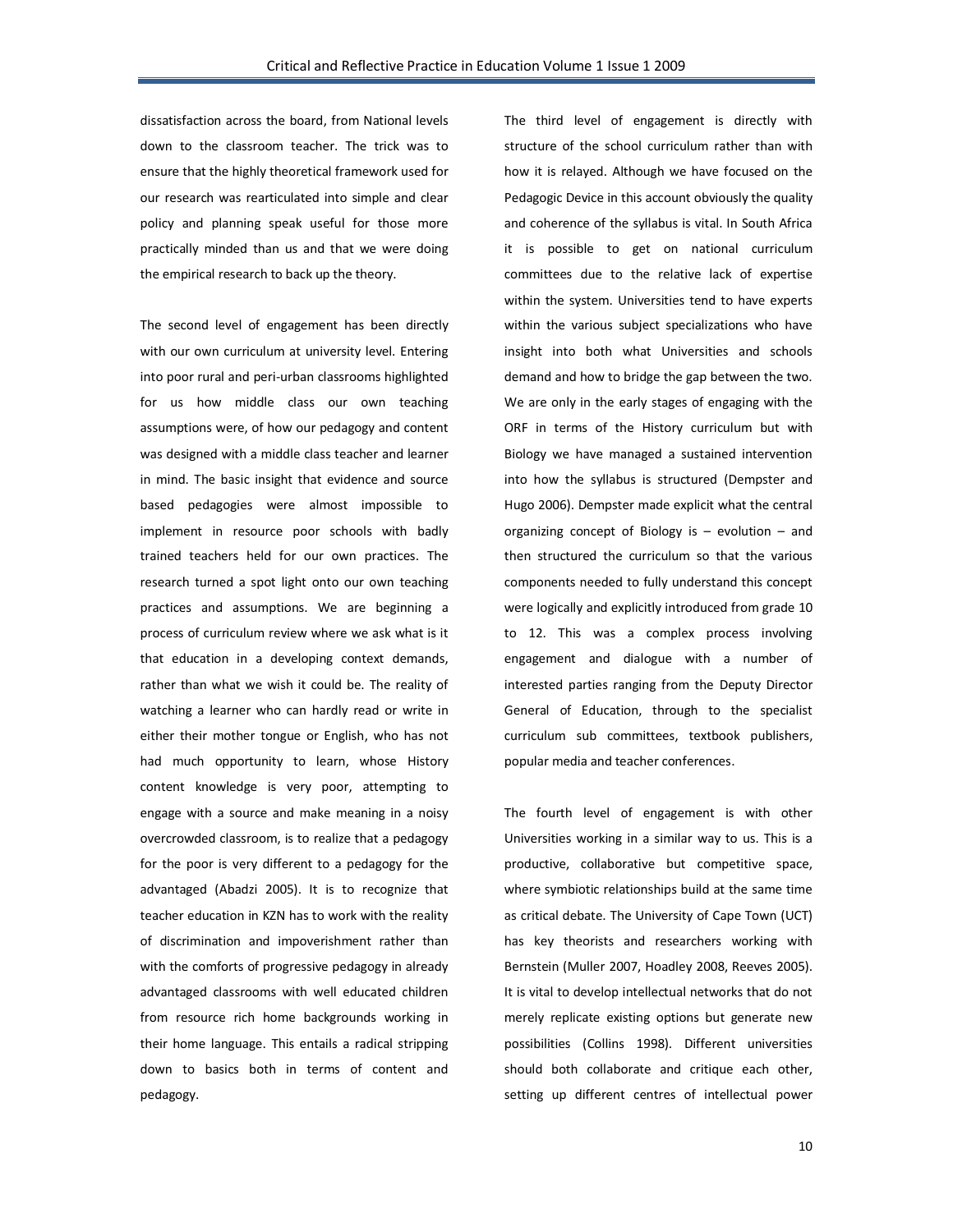generating and stimulating debate and research. If the hub for Bernsteinian research is in Cape Town then it is difficult for UKZN to compete. Strategic questions have to be asked as to how we set ourselves up in relation to UCT, either by critiquing Bernstein, using him differently, or establishing another niche (Hugo, Bertram, Green and Naidoo 2008). For example, intellectuals at UCT are attempting to work on an *optimal* pedagogy for the poor using Bernstein's work (Muller and Gamble, Hoadley and Gamble). Based on our research in KZN, especially within the rural and peri urban schools we feel that this is the wrong question to be asking as we do not have the teachers to execute such an optimal pedagogy, no matter how well adapted it is for poor learners. Rather we should be asking what a *minimal* pedagogy is that can work in such extreme and dysfunctional conditions. The point is that such debates between centres of academic power are crucial to the continuing health of educational thought and research within South Africa.

This brings us to the fifth level of engagement and the crucial role journals of education play. Although many other forums of debate must be pursued in our newly connected world it is in our journals that we have peer reviewed research and debate at the highest level. It is the structure that enables the continuing specialization of consciousness for those of us already in the place of knowing too much about too little. The process of submitting articles for review means a critical engagement with your peers who take your work seriously and substantively engage with your deepest thoughts and most recent findings.

### **Conclusion**

The university plays a number of key roles in the production, recontextualization and reproduction of knowledge within society. Firstly, it occupies an esoteric space where the yet to be thought is approached, negotiated, researched, fought over and articulated. Secondly, its academic members often play a role in rearticulating this esoteric domain for their students, the broader public and the schooling system, indeed throughout the Pedagogic Device. The theoretical space the university offers is one enacted by this paper, where the functioning of knowledge as a whole is researched and mapped out, where the nature of, and processes behind, specialization of consciousness are clearly articulated and then critically engaged with.

The university can play a key role in the struggle over and within the Pedagogic Device. We do find academics working throughout the Pedagogic Device but often without an understanding of just how key their role can be if they understood and worked with the functioning of the Pedagogic Device as a whole. Critical engagement with the production, recontextualisation, and reproductive enactment of knowledge forms would enable intellectuals within the university to actively contest who has control of the Pedagogic Device and to play a role in precisely how consciousness is specialized. Our own study suggests that the Pedagogic Device has many gaps within it allowing for critical engagement. We did not find evidence of one dominant group taking over the Pedagogic Device and using it for its own ends; things on the ground are far too complex and open ended for this. This does not mean that sustained interventions are not possible, only that it would involve more than fashionable theorizations about the reproduction of inequality using the latest radical theorist. It would involve understanding not only how the whole Pedagogic Device functions but the logics, constraints and possibilities within each level, and then actively taking on the burden of making a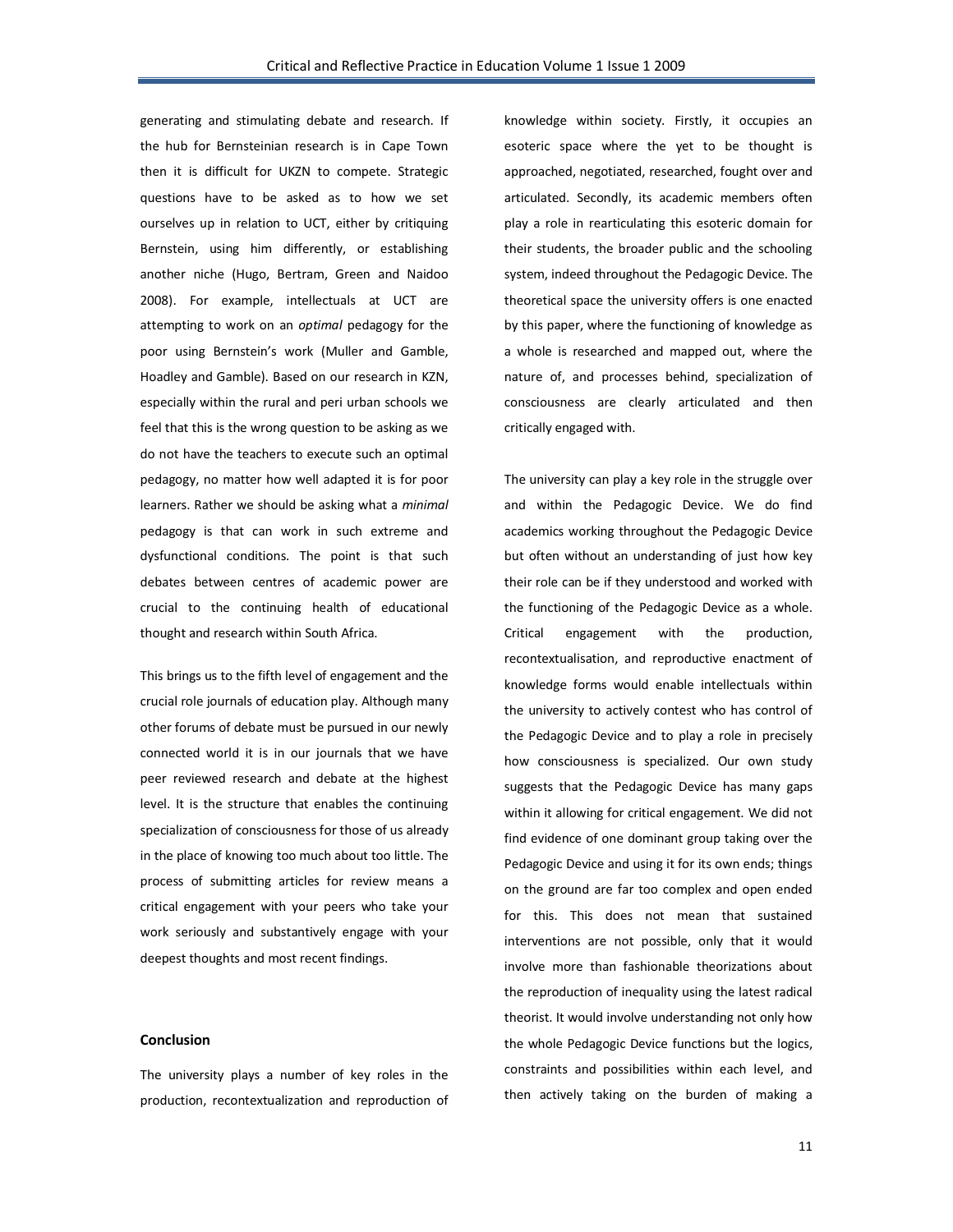contribution that has a tangible effect on the device

as a whole with the interests of those most disadvantaged at heart.

#### **References**

Abadzi, H. (2006) *Efficient learning for the poor.*  Washington DC : World Bank

Bernstein, B. (1996) *Pedagogy, symbolic control and identity. Theory, research, critique.* London: Taylor Francis.

Bernstein, B. (2000) *Pedagogy, symbolic control and identity: theory, research and critique* (revised edition). Lanham: Rowman and Littlefield.

Bernstein, B., & Solomon, J. (1999) 'Pedagogy, identity and the construction of a theory of symbolic control': Basil Bernstein questioned by Joseph Solomon. *British Journal of Sociology of Education*, 20(2), 265-279.

Bertram, C. (2008) Doing History?: assessment in History classrooms at a time of curriculum reform. *Journal of Education,* 45, 155 – 178.

Bertram, C. (2009) Procedural and substantive knowledge: some implications of an outcomes-based History curriculum in South Africa*. Southern African Review of Education*, 15 (1), 45 – 62.

Bertram, C., and Hugo, W. (2008) Social justice through epistemological access: a tale of two classrooms. In Muthukrishna, A. (ed) *Educating for social justice and inclusion in an African context. Pathways and transitions.* New York: Nova Science Publishers, 133 – 143.

Chisholm, L. (1981) Ideology, legitimation of the status quo and History textbooks in South Africa. *Perspectives in Education*, 3 (5).

Chisholm, L. (2005) The making of South Africa's National Curriculum Statement. *Journal of Curriculum Studies*, 37 (2), 193 – 208.

Collins, R. (1998). *The sociology of philosophies.*  Cambridge: Harvard University Press

Dempster, E and Hugo, W. (2006) Introducing the concept of evolution to South African schools. *South African Journal of Science* 102 (3/4) 106-113

Department of Education. (2003) National Curriculum Statement, Grades 10 -12 (General) History. Pretoria:

National department of Education..

Dowling, P. (2007) Treacherous departures. Bernstein and Dowling framed, from http://homepage.mac.com/paulcdowling/ioe/publica tions/Chapter%204.pdf accessed 6 November 2007

Fataar, A. (2006) Policy networks in recalibrated terrain: school curriculum policy and politics, *South Africa. Journal of Education Policy*, 21(6), 641-659.

Harley, K. and Wedekind, V. (2004) Political change, curriculum change and social formation. 1990 to 2002. In Chisholm, L. (ed.) *Changing class: Education and social change in post-apartheid South Africa.* London and New York: Zed Books.

Hoadley, U. (2008) Pedagogy and social class: a model for the analysis of pedagogic variation. *British Journal of Sociology of Education*, 29 (1), 63-78.

Hugo, W., Bertram, C; Green, W., and Naidoo, D. (2008) Bernstein, Bloom and the analysis of pedagogy in South African Schools. *Journal of Education* 43; 31- 56.

Jacklin, H. (2004) Repetition and difference: A rhythmanalysis of pedagogic practice. Unpublished PhD, University of Witwatersrand, Johannesburg.

Jansen, JD. (1999) The school curriculum since apartheid: intersections of politics and policy in the South African transition. *Journal of Curriculum Studies*, 31 (1), 57 – 67.

Morais, A. M., Neves, I. P., & Fontinhas, F. (1999) Is there any change in science educational reforms? A sociological study of theories of instruction. *British Journal of Sociology of Education*, 20(1), 37-53.

Muller, J. (2007) On splitting hairs: hierarchy, knowledge and the school curriculum. In F. Christie & J. R. Martin (Eds.), *Language, knowledge and pedagogy. Functional linguistic and sociological perspectives*. London: Continuum.

Muthukrishna, A. (Ed.) (2008) *Educating for social justice and inclusion in an African context. Pathways and transitions.* New York: Nova Science Publishers,  $133 - 143.$ 

Reeves, C. & Muller, J. (2005) Picking up the pace: variation in the structure and organization of learning school mathematics, *Journal of Education*, 37, 103- 130.

Schwab, J.J. (1978) Knowledge and the structure of the disciplines. In Westbury, I & Wilkof, NJ (Eds.).